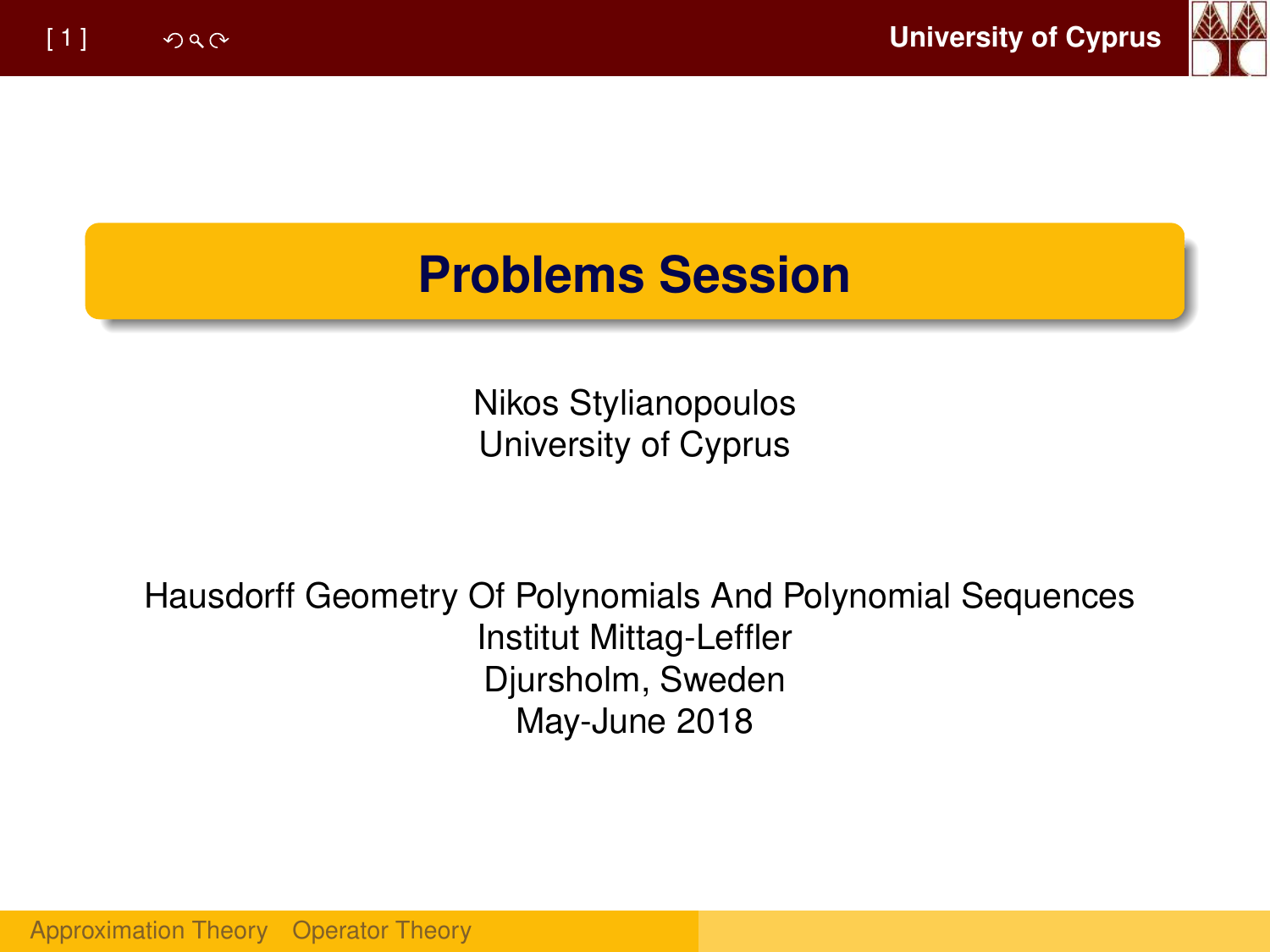

# <span id="page-1-0"></span>Lebesgue spaces and Orthonormal Polynomials

Let  $\mu$  be a finite positive Borel measure having compact and infinite support  $S_\mu := \text{supp}(\mu)$  in the complex plane C. Then, the measure yields the Lebesgue spaces  $\mathsf{L}^2(\mu)$  with inner product

$$
\langle f,g\rangle_\mu:=\int f(z)\overline{g(z)}d\mu(z)
$$

and norm

$$
||f||_{L^2(\mu)}:=\langle f,f\rangle_{\mu}^{1/2}.
$$

Let  $\{p_n(\mu, z)\}_{n=0}^{\infty}$  denote the sequence of orthonormal polynomials associated with  $\mu$ . That is, the unique sequence of the form

$$
p_n(\mu, z) = \gamma_n(\mu)z^n + \cdots, \quad \gamma_n(\mu) > 0, \quad n = 0, 1, 2, \ldots,
$$

satisfying  $\langle p_m(\mu, \cdot), p_n(\mu, \cdot)\rangle_{\mu} = \delta_{mn}$ .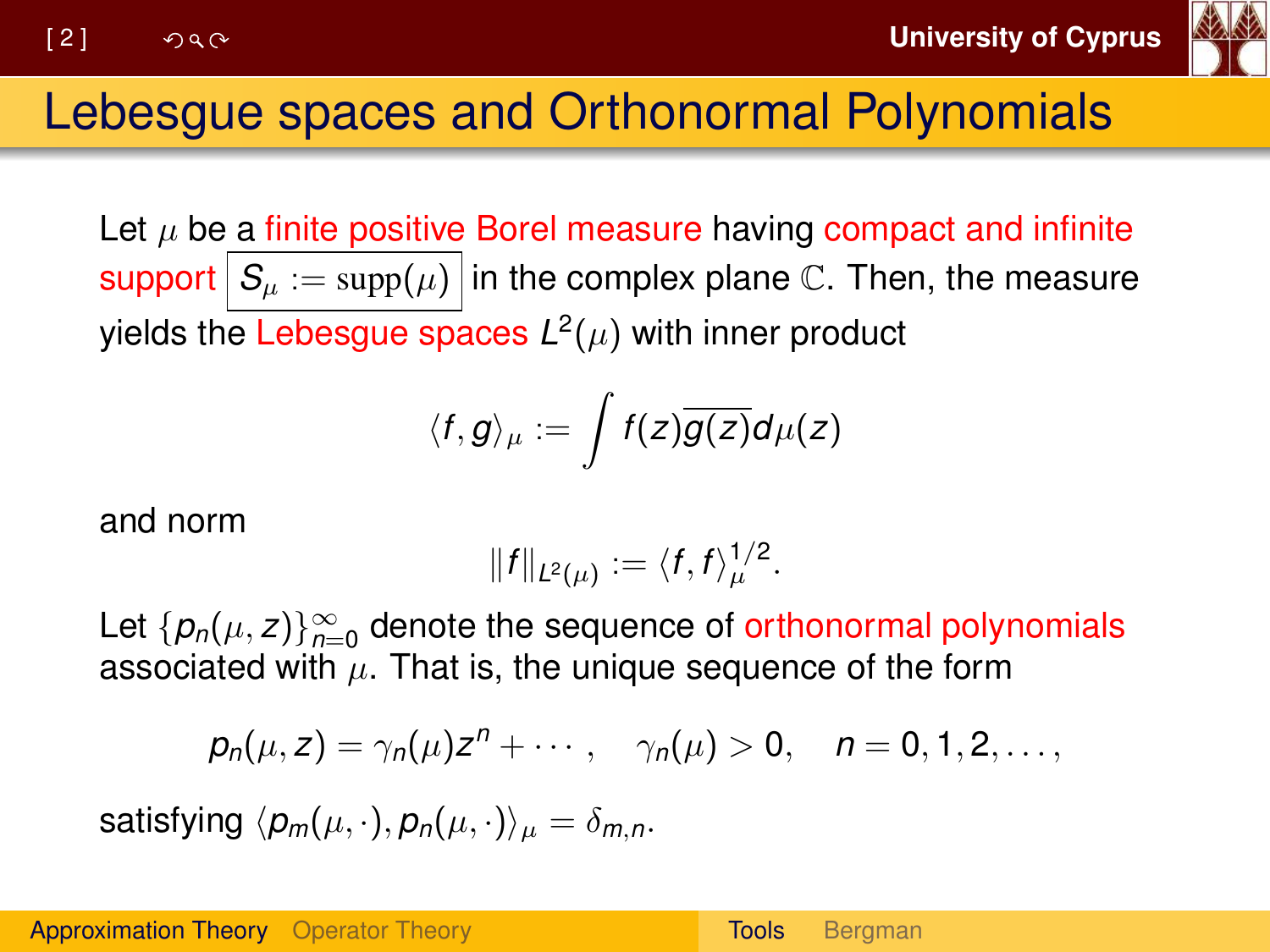

# Distribution of zeros: The tools

For any polynomial  $q_n(z)$ , of degree *n*, we denote by  $\nu_{\boldsymbol{q}_n}$  the normalized counting measure for the zeros of *qn*(*z*); that is,

$$
\nu_{q_n}:=\frac{1}{n}\sum_{q_n(z)=0}\delta_z,
$$

where δ*<sup>z</sup>* is the unit point mass (Dirac delta) at the point *z*. For any measure  $\mu$  with compact support in  $\mathbb{C}$ ,

$$
U^{\mu}(z):=\int \log \frac{1}{|z-t|}d\mu(t), \quad z\in \mathbb{C}.
$$

denotes the logarithmic potential on  $\mu$ . Then

$$
U^{\nu_{q_n}}(z)=\frac{1}{n}\log\frac{1}{|q_n(z)|},\quad z\in\mathbb{C}.
$$

With  $\mu_F$  we denote the equilibrium measure of a compact set  $E$  of positive logarithmic capacity.

[Approximation Theory](#page-1-0) [Operator Theory](#page-4-0) Theory [Tools](#page-1-0) [Bergman](#page-3-0)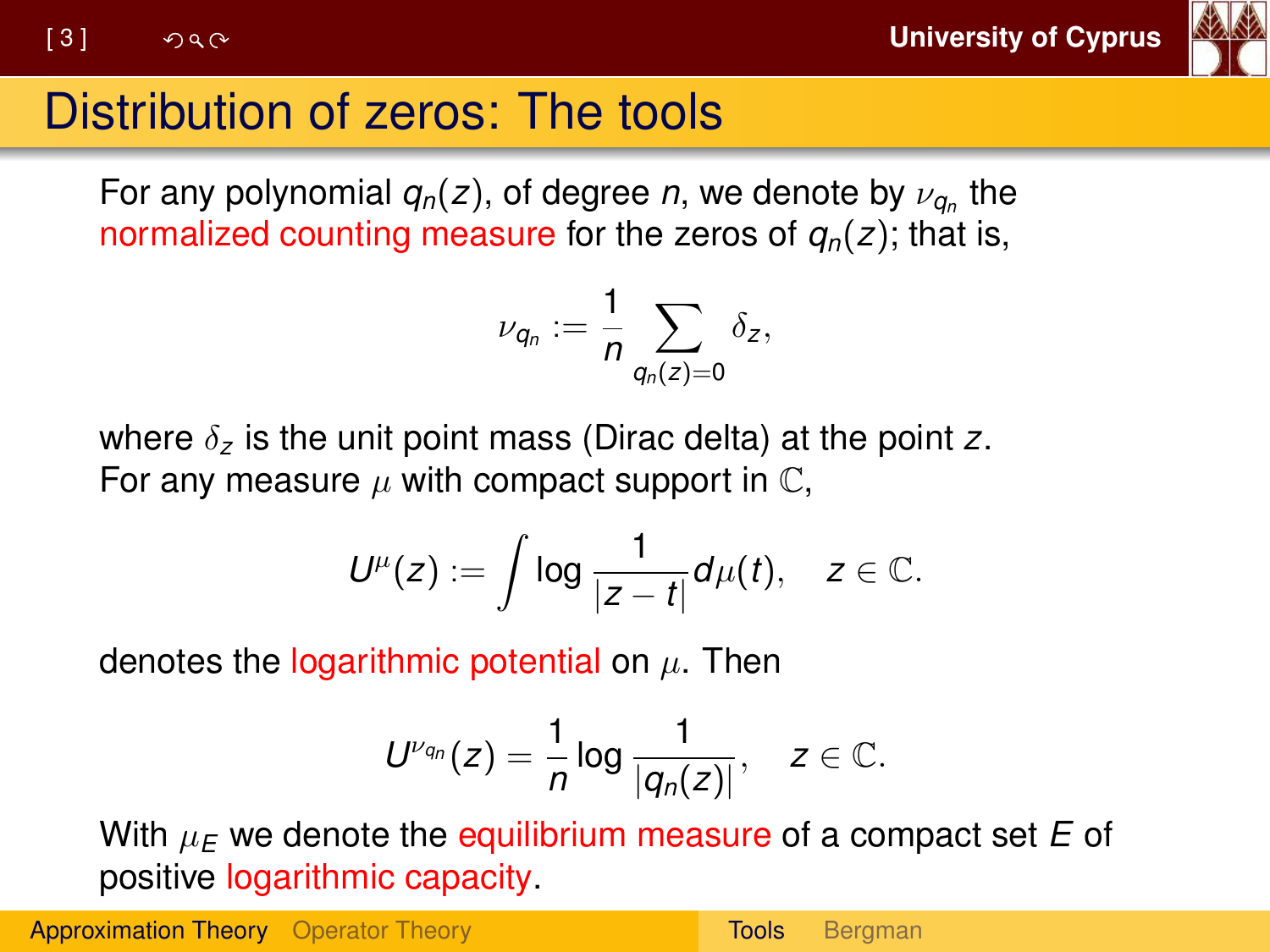

#### <span id="page-3-0"></span>Bergman polynomials {*pn*} on an Jordan domain *G*



$$
\langle f,g\rangle:=\int_G f(z)\overline{g(z)}dA(z),\quad \|f\|_{L^2(G)}:=\langle f,f\rangle^{1/2}.
$$

The  $\mathsf{Bergman}$  polynomials  $\{\rho_n\}_{n=0}^\infty$  of  $G$  are the orthonormal polynomials w.r.t. the area measure on *G*:

$$
\langle p_m, p_n \rangle = \int_G p_m(z) \overline{p_n(z)} dA(z) = \delta_{m,n},
$$

with

$$
p_n(z) = \lambda_n z^n + \cdots, \quad \lambda_n > 0, \quad n = 0, 1, 2, \ldots.
$$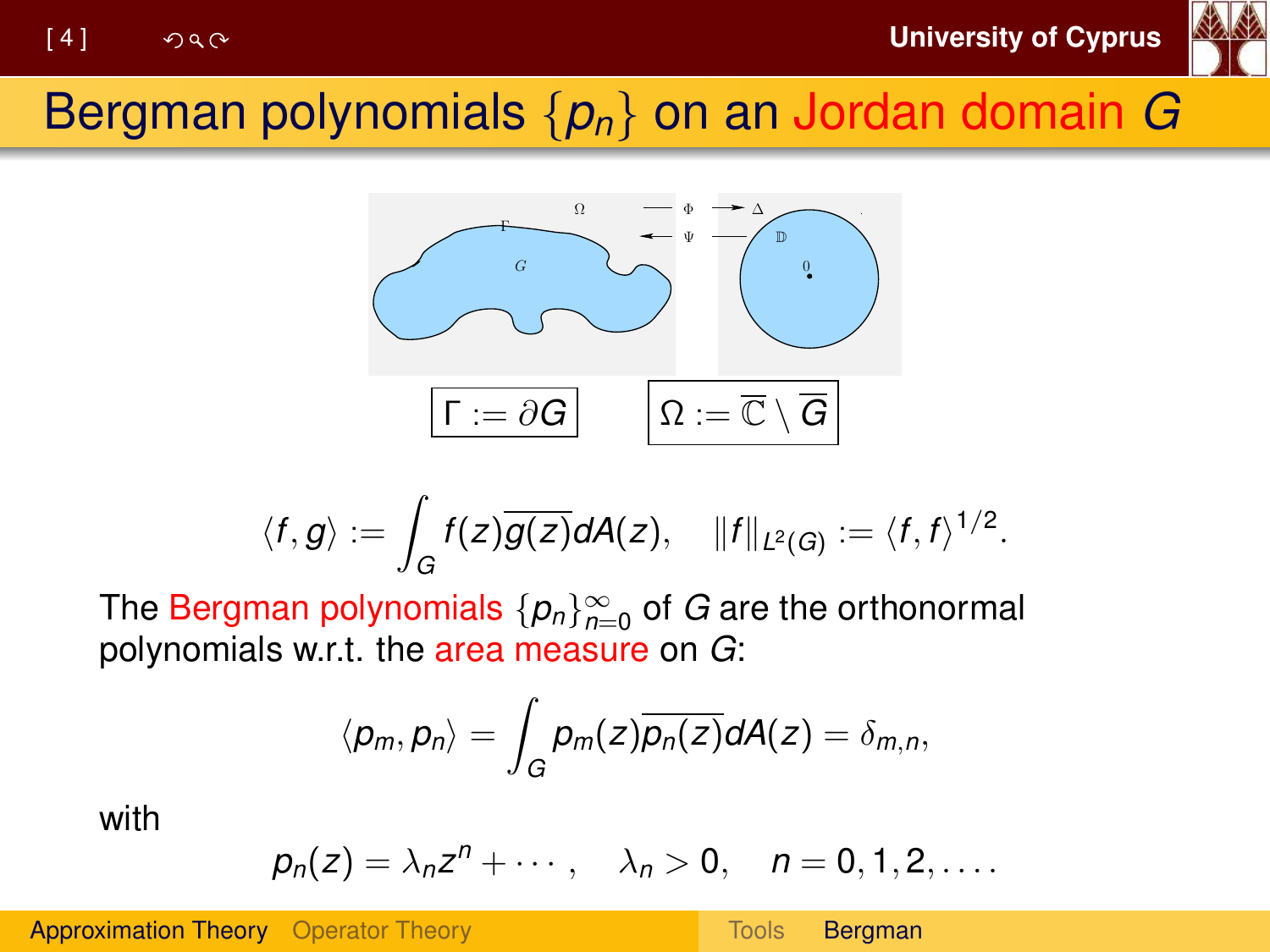

# <span id="page-4-0"></span>Shift Operator

Let  $L^2_a(G)$  denote the Bergman space of square integrable and analytic functions in *G* and consider the Bergman shift operator on  $L^2_a(G)$ . That is,

$$
S_z: L^2_a(G)\to L^2_a(G) \quad \text{ with } \quad S_zf=zt.
$$

#### Properties of *S<sup>z</sup>*

- (i)  $S_z$  defines a subnormal operator on  $L^2_a(G)$ .
- (ii)  $\sigma(S_z) = \overline{G}$  and  $\sigma_{\text{ess}}(S_z) = \partial G$  (Axler, Conway & McDonald, Can. J. Math.,1982).
- (iii)  $S_z^*(f) = P_G(\overline{z}f)$ , where  $P_G$  denotes the orthogonal projection from  $L^2(G)$  to  $L^2_a(G)$ .

Proof of (iii): For any  $f, g \in L^2_a(G)$  it holds that

$$
\langle S_z^* f, g \rangle = \langle f, S_z g \rangle = \langle f, zg \rangle = \langle \overline{z} f, g \rangle = \langle P_G(\overline{z} f), g \rangle.
$$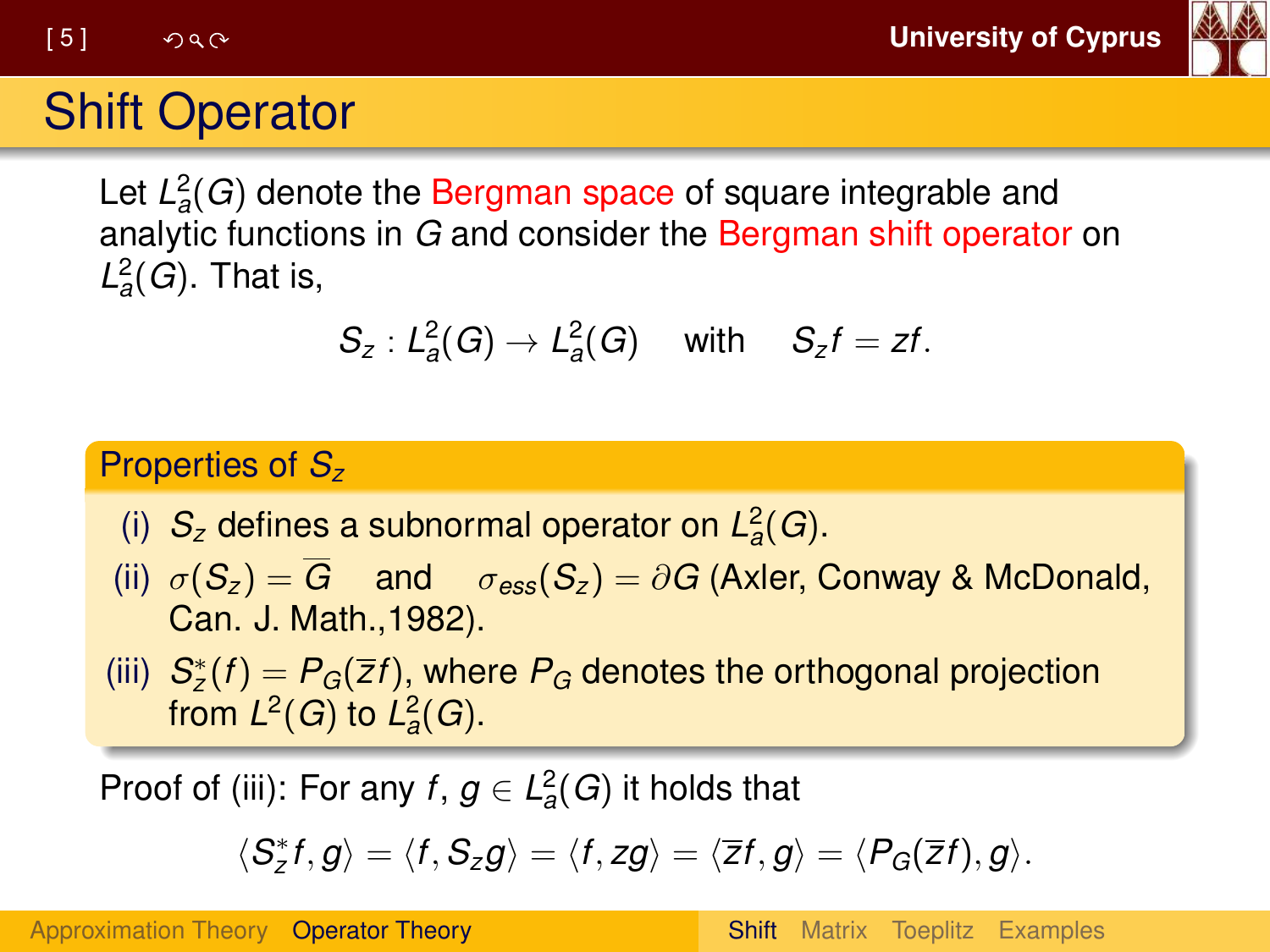

## Recurrences for Bergman polynomials {*pn*}

In general it holds that

$$
zp_n(z) = \sum_{k=0}^{n+1} b_{k,n} p_k(z), \quad \text{where} \quad b_{k,n} := \langle z p_n, p_k \rangle.
$$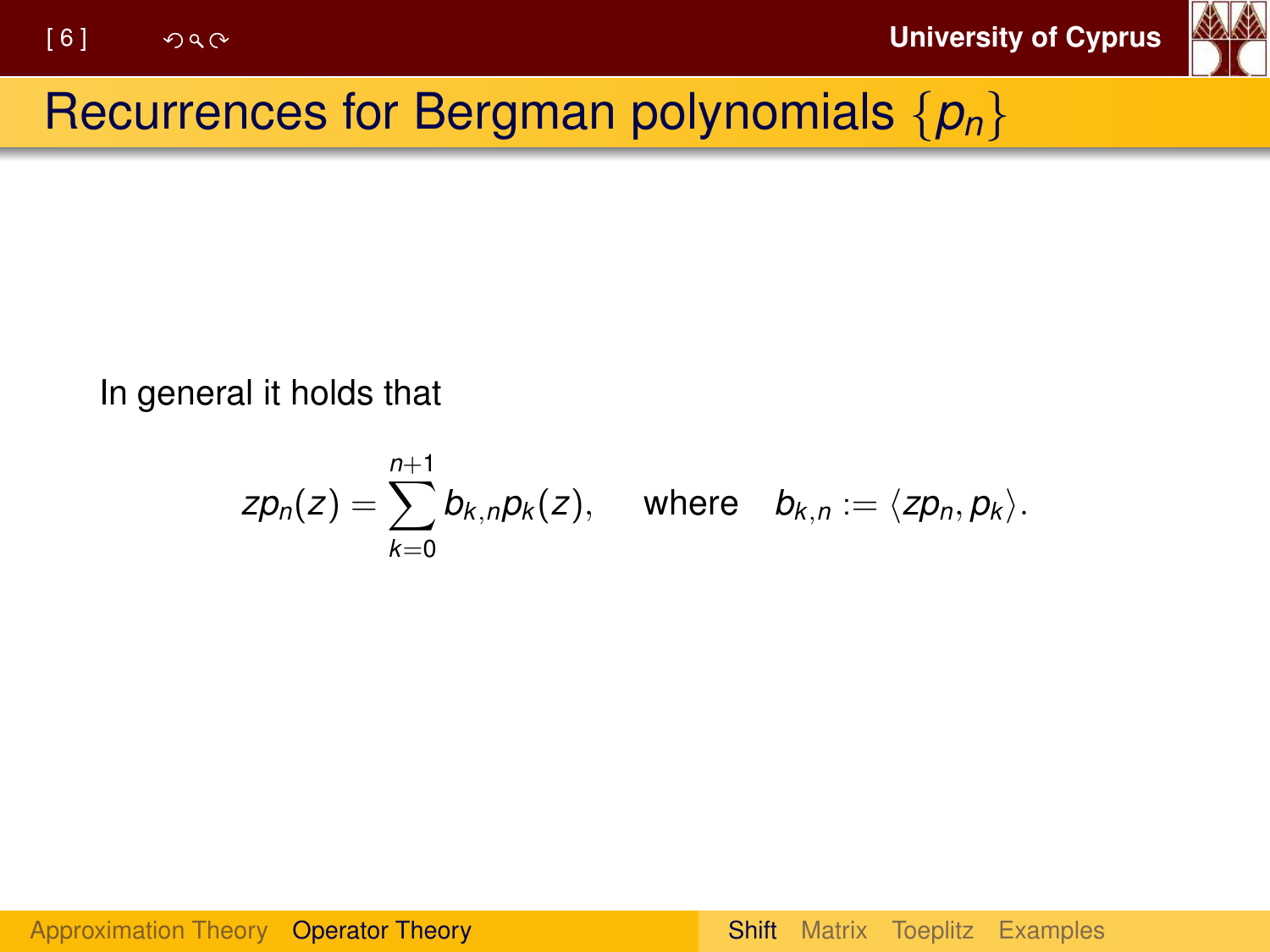

## <span id="page-6-0"></span>Matrix representation for *S<sup>z</sup>*

The Bergman operator *S<sup>z</sup>* has the following upper Hessenberg matrix representation with respect to the Bergman polynomials  $\{\rho_n\}_{n=0}^\infty$  of  $G$ :

$$
\mathcal{M} = \left[\begin{array}{cccccc} b_{00} & b_{01} & b_{02} & b_{03} & b_{04} & b_{05} & \cdots \\ b_{10} & b_{11} & b_{12} & b_{13} & b_{14} & b_{15} & \cdots \\ 0 & b_{21} & b_{22} & b_{23} & b_{24} & b_{25} & \cdots \\ 0 & 0 & b_{32} & b_{33} & b_{34} & b_{35} & \cdots \\ 0 & 0 & 0 & b_{43} & b_{44} & b_{45} & \cdots \\ 0 & 0 & 0 & 0 & b_{54} & b_{55} & \cdots \\ \vdots & \vdots & \vdots & \vdots & \vdots & \ddots & \ddots \end{array}\right],
$$

where  $|b_{k,n} = \langle z p_n, p_k \rangle$  are the Fourier coefficients of  $S_z p_n = z p_n$ .

**Note** 

The eigenvalues of the  $n \times n$  principal submatrix  $\mathcal{M}_n$  of  $\mathcal M$  coincide with the zeros of *pn*.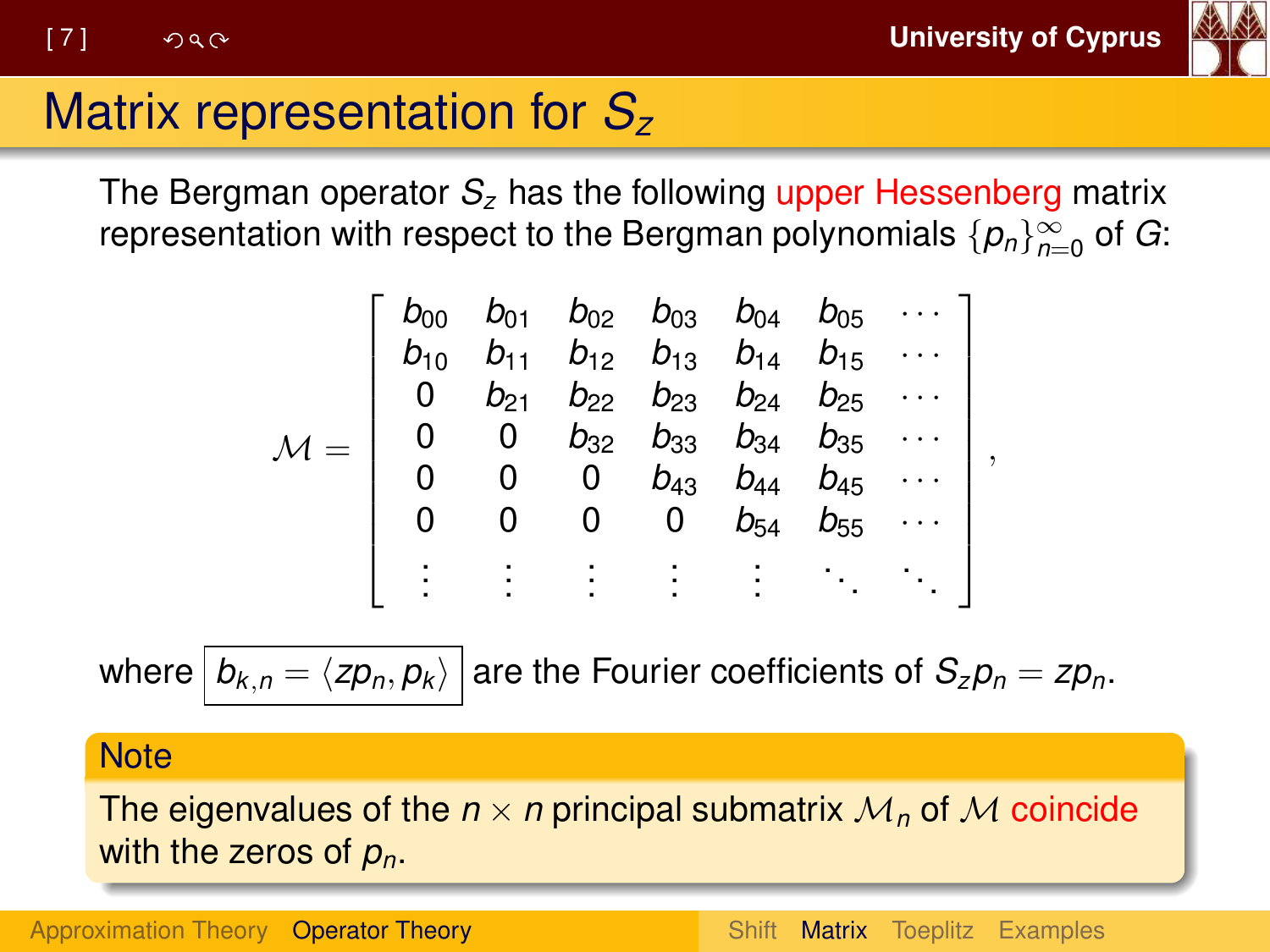[ 8 ] **University of Cyprus**



#### Example:  $G \equiv \mathbb{D}$

This example shows why modern text books on Functional Analysis or Operators Theory do not refer to matrices: Indeed, in this case we have:

$$
p_n(z)=\sqrt{\frac{n+1}{\pi}}z^n,\quad n=0,1,\ldots.
$$

Therefore, in the matrix representation  $M$  of  $S<sub>z</sub>$  the only non-zero diagonals are the main subdiagonal, and hence for any  $n \in \mathbb{N}$ ,  $\mathcal{M}_n$  is a nilpotent matrix. As a result, the Caley-Hamilton theorem implies:

$$
\sigma(\mathcal{M}_n)=\{0\}.
$$

This is in sharp contrast to:

$$
\sigma_{\textit{ess}}(\mathcal{M}) = \sigma_{\textit{ess}}(S_{z}) = \{w : |w| = 1\}
$$

and

$$
\sigma(\mathcal{M})=\sigma(\mathcal{S}_z)=\{w:|w|\leq 1\}.
$$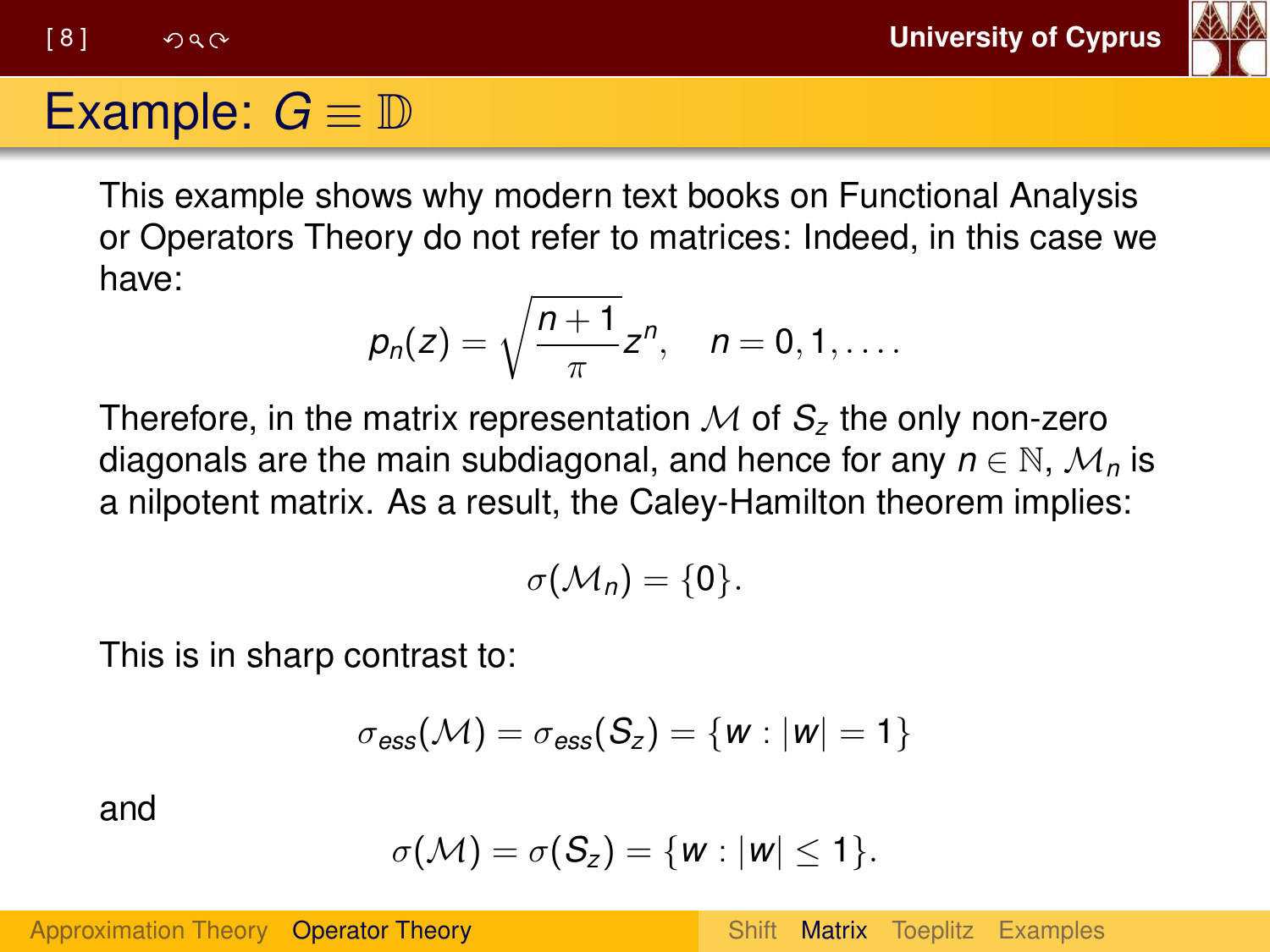

#### The inverse conformal map Ψ



#### Recall that

$$
\Phi(z) = \gamma z + \gamma_0 + \frac{\gamma_1}{z} + \frac{\gamma_2}{z^2} + \cdots,
$$

and let  $\Psi:=\Phi^{-1}:\{\pmb{w}:|\pmb{w}|>1\}\to\Omega,$  denote the i<mark>nverse</mark> conformal map. Then,

$$
\Psi(w) = bw + b_0 + \frac{b_1}{w} + \frac{b_2}{w^2} + \cdots, \quad |w| < 1,
$$

where

$$
b = cap(\Gamma) = 1/\gamma.
$$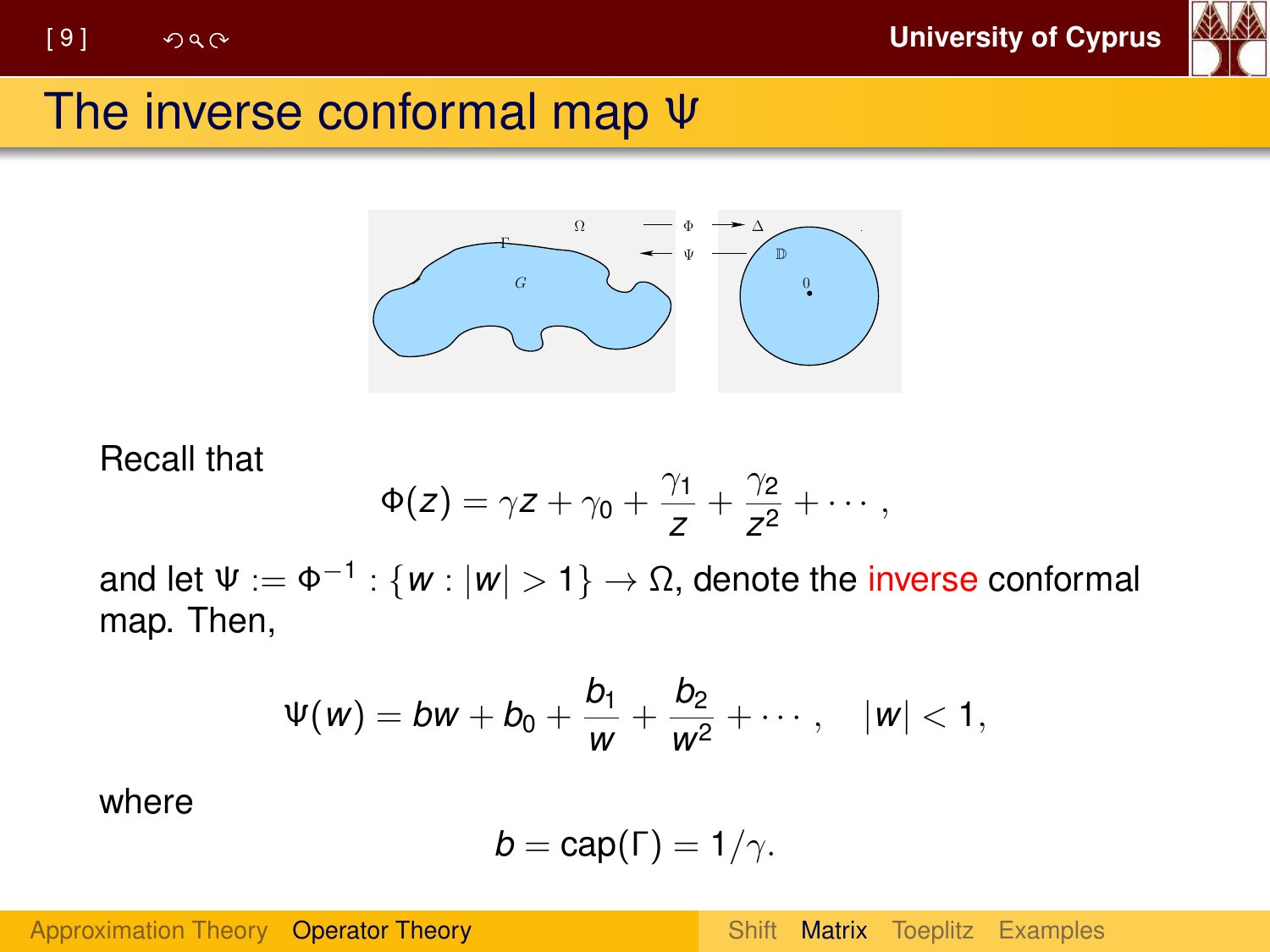.



### <span id="page-9-0"></span>The Toeplitz matrix with (continuous) symbol Ψ

$$
T_{\psi} = \left[\begin{array}{ccccc} b_0 & b_1 & b_2 & b_3 & b_4 & b_5 & b_6 & \cdots \\ b & b_0 & b_1 & b_2 & b_3 & b_4 & b_5 & \cdots \\ 0 & b & b_0 & b_1 & b_2 & b_3 & b_4 & \cdots \\ 0 & 0 & b & b_0 & b_1 & b_2 & b_3 & \cdots \\ 0 & 0 & 0 & b & b_0 & b_1 & b_2 & \cdots \\ 0 & 0 & 0 & 0 & b & b_0 & b_1 & \cdots \\ 0 & 0 & 0 & 0 & 0 & b & b_0 & \ddots \\ \vdots & \vdots & \vdots & \vdots & \vdots & \ddots & \ddots & \ddots \end{array}\right]
$$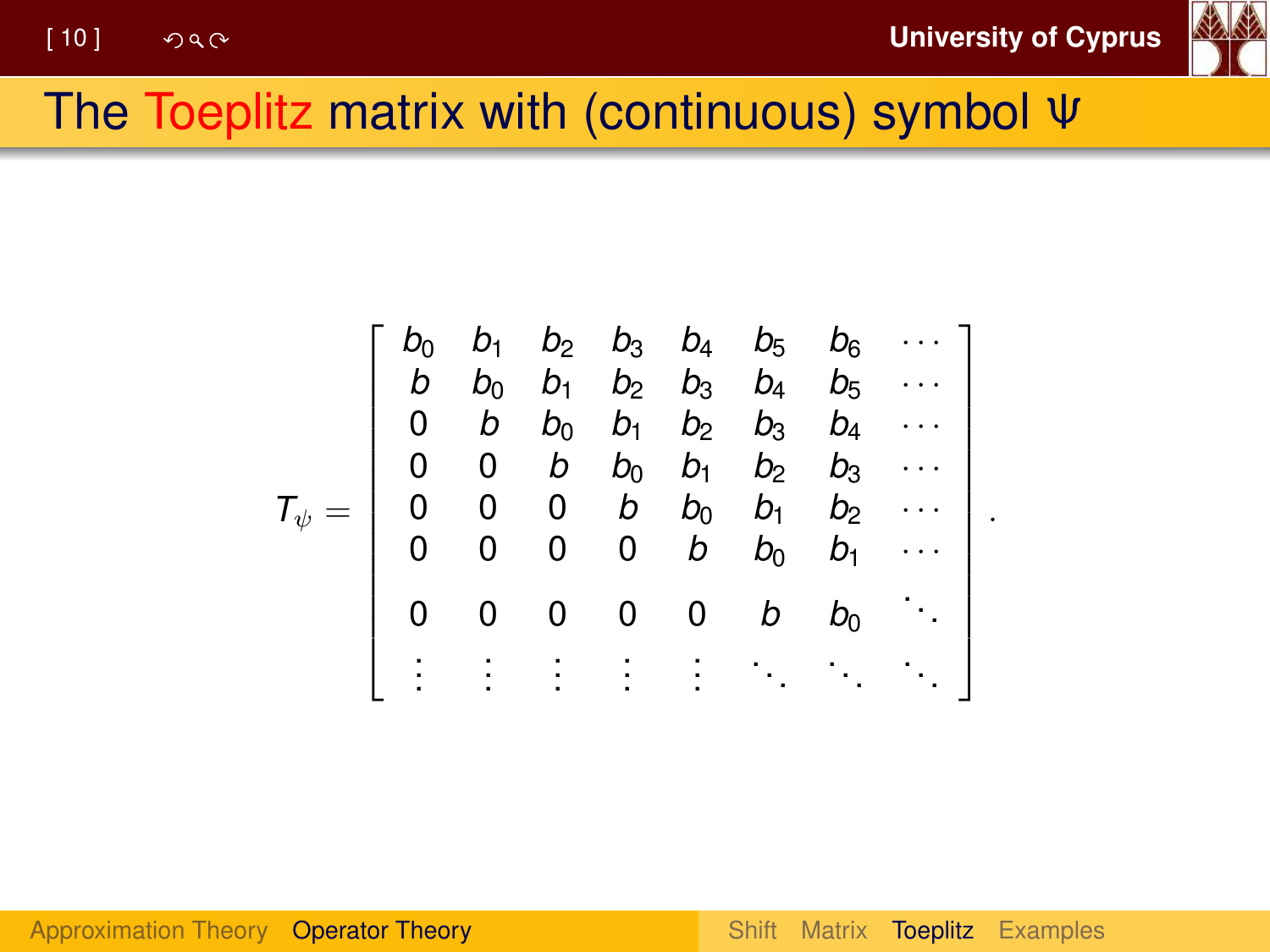

#### Spectral properties

Theorem (St, Constr, Approx., 2013)

*If* Γ *is piecewise analytic without cusps, then*

$$
|b_n| \leq c_1(\Gamma) \frac{1}{n^{1+\omega}}, \quad n \in \mathbb{N}, \tag{1}
$$

*where* ωπ *(*0 < ω < 2*) is the smallest exterior angle of* Γ*.*

Therefore, in this case, the symbol  $\Psi$  of the Toeplitz matrix  $T_{\Psi}$ belongs to the Wiener algebra. Thus,  $T_{\Psi}$  defines a bounded linear operator on the Hilbert space  $l^2(\mathbb{N})$  and

$$
\sigma_{\rm ess}(\mathcal{T}_{\Psi}) = \Gamma \, ; \tag{2}
$$

see e.g., Bottcher & Grudsky, Toeplitz book, 2005.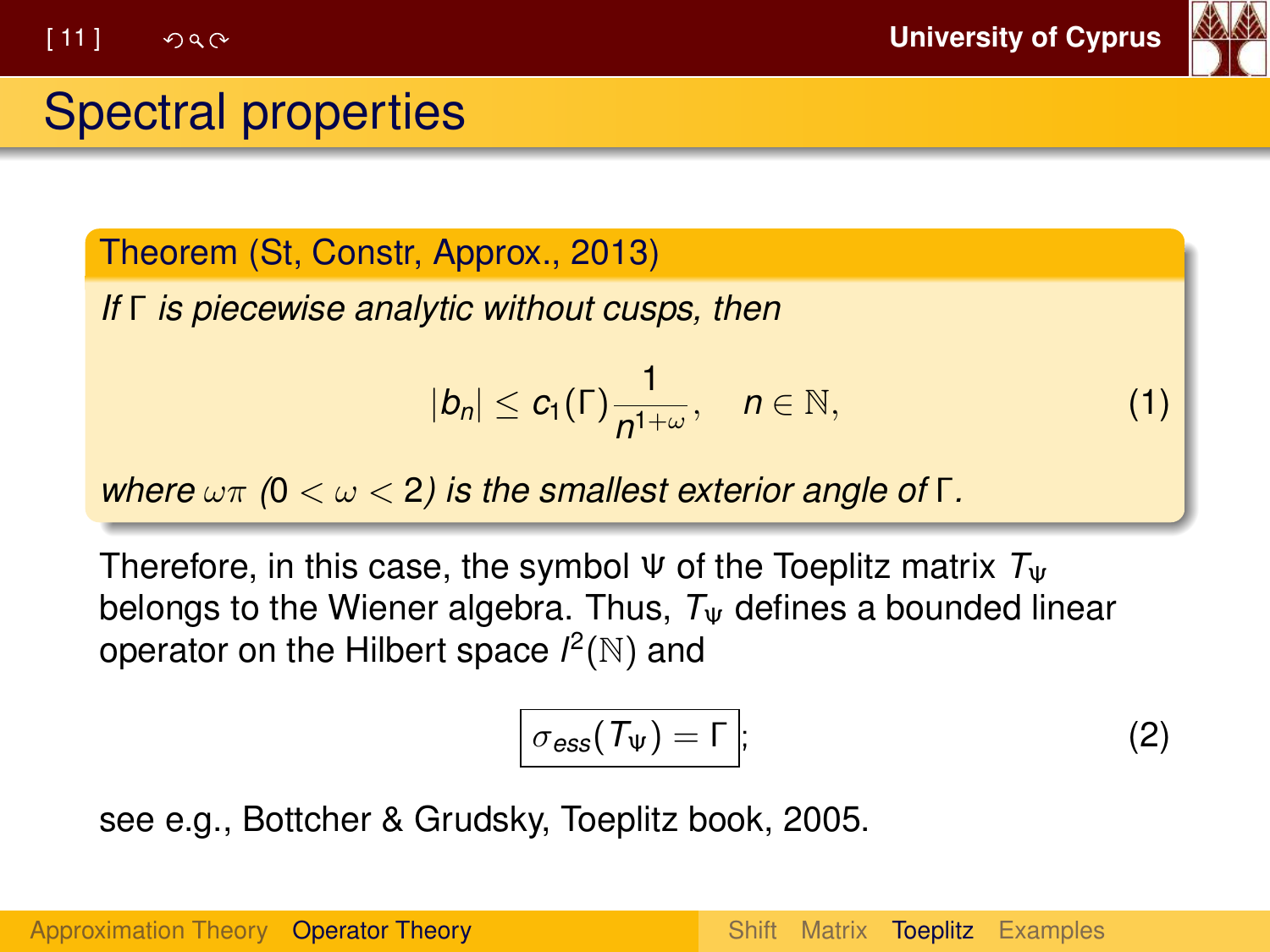[ 12 ] **University of Cyprus**



# Faber polynomials of *G*

The Faber polynomial of the 2nd kind *Gn*(*z*), is the polynomial part of the expansion of the Laurent series expansion of  $\Phi''(z)\Phi'(z)$  at  $\infty$ :

$$
G_n(z)=\Phi^n(z)\Phi'(z)+O\left(\frac{1}{z}\right), \quad z\to\infty.
$$

These polynomials satisfy the recurrence relation:

$$
zG_n(z) = bG_{n+1}(z) + \sum_{k=0}^n b_k G_{n-k}(z), \quad n = 0, 1, \ldots,
$$

Recall: 
$$
zp_n(z) = \sum_{k=0}^{n+1} b_{k,n} p_k(z)
$$
.

#### **Note**

The eigenvalues of the  $n \times n$  principal submatrix  $\mathcal{T}_n$  of  $\mathcal{T}_{\psi}$  coincide with the zeros of *Gn*.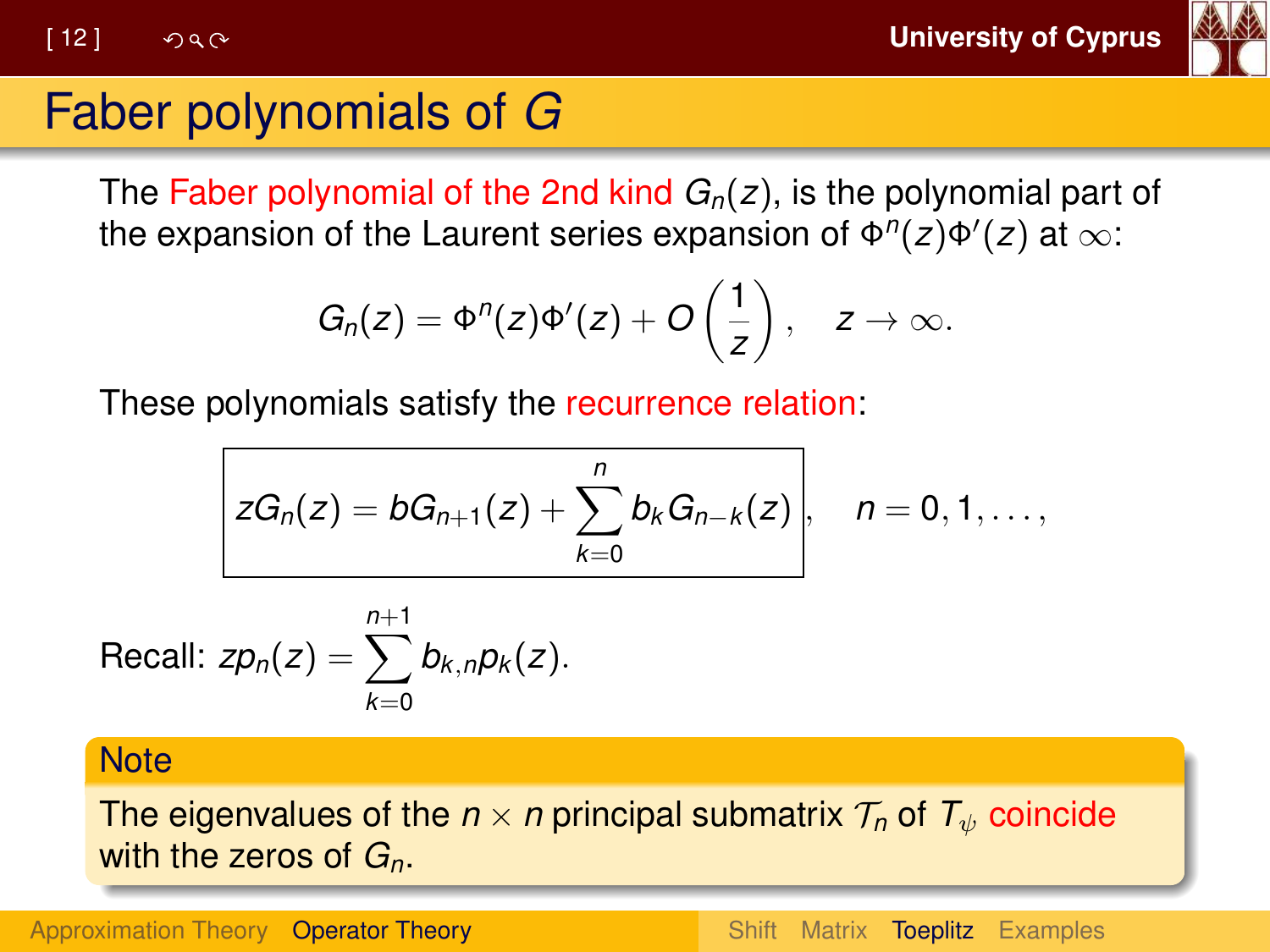

# $\mathcal{M} \to \mathcal{T}_{\psi}$  diagonally

The next series of theorems show that the connection between the two matrices  $M$  and  $T_{\Psi}$  is much more substantial.

Theorem (Saff & St., CAOT, 2012 and Beckemann & St., Constr. Approx., 2018)

*Assume that* Γ *is piecewise analytic without cusps. Then, it holds as*  $n \rightarrow \infty$ .

$$
\sqrt{\frac{n+2}{n+1}}b_{n+1,n}=b+O\left(\frac{1}{n}\right),\tag{3}
$$

*and for*  $k > 0$ *.* 

$$
\sqrt{\frac{n-k+1}{n+1}}b_{n-k,n}=b_k+O\left(\frac{1}{n}\right),\qquad (4)
$$

*where O depends on k but not on n.*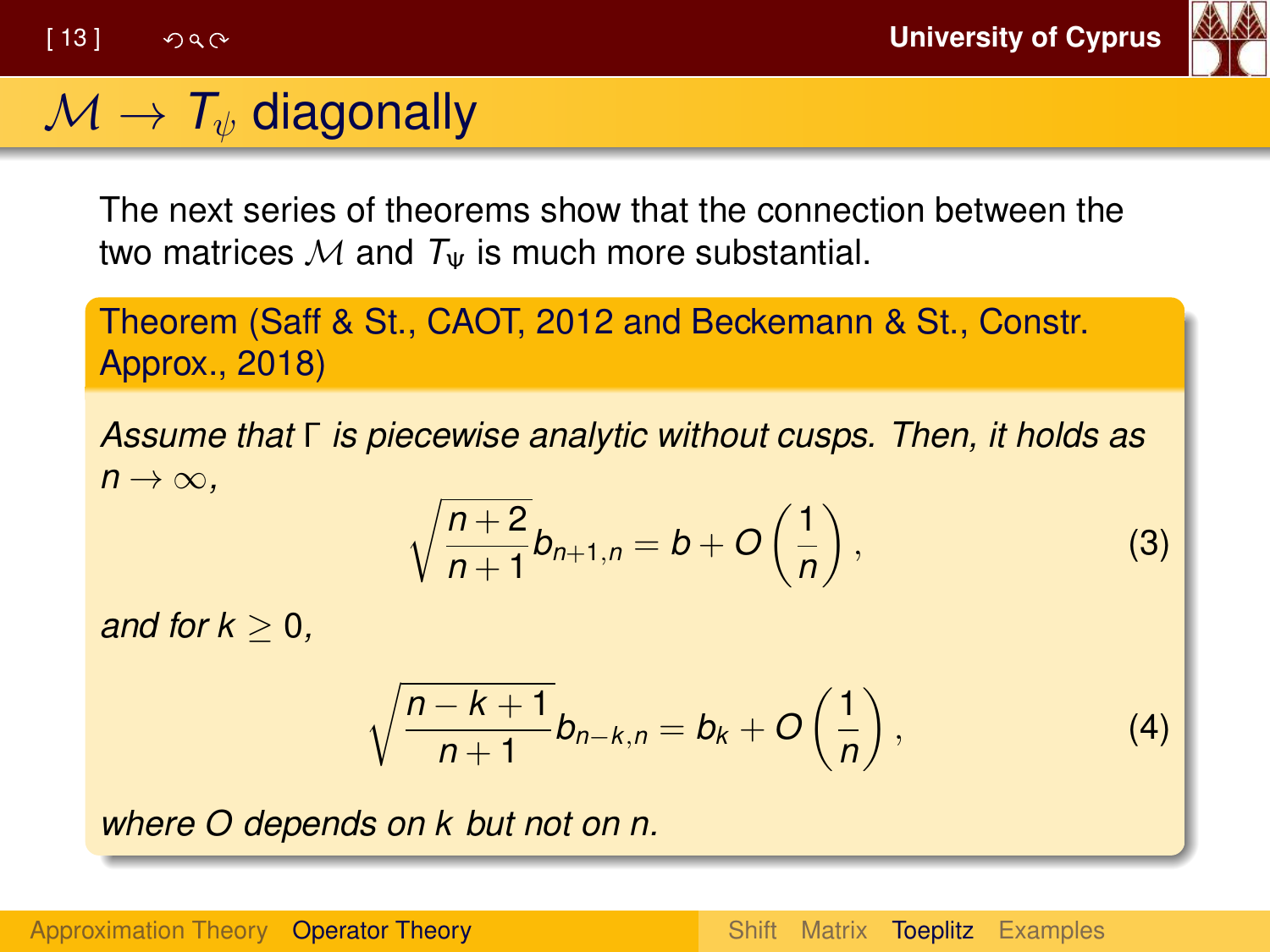

# $\mathcal{M} \to \mathcal{T}_{\psi}$  diagonally: Smooth curve

Improvements in the order of convergence occur in cases when Γ is smooth.

Theorem (Saff & St., CAOT, 2012 and Beckemann & St., Constr. Approx., 2018)

*Assume that*  $\Gamma \in C(p+1, \alpha)$ , with  $p + \alpha > 1/2$ . Then, it holds as  $n \rightarrow \infty$ .

$$
\sqrt{\frac{n+2}{n+1}}b_{n+1,n}=b+O\left(\frac{1}{n^{2(p+\alpha)}}\right),\qquad \qquad (5)
$$

*and for*  $k > 0$ *.* 

$$
\sqrt{\frac{n-k+1}{n+1}}b_{n-k,n}=b_k+O\left(\frac{1}{n^{2(p+\alpha)}}\right),\qquad \qquad (6)
$$

*where O depends on k but not on n.*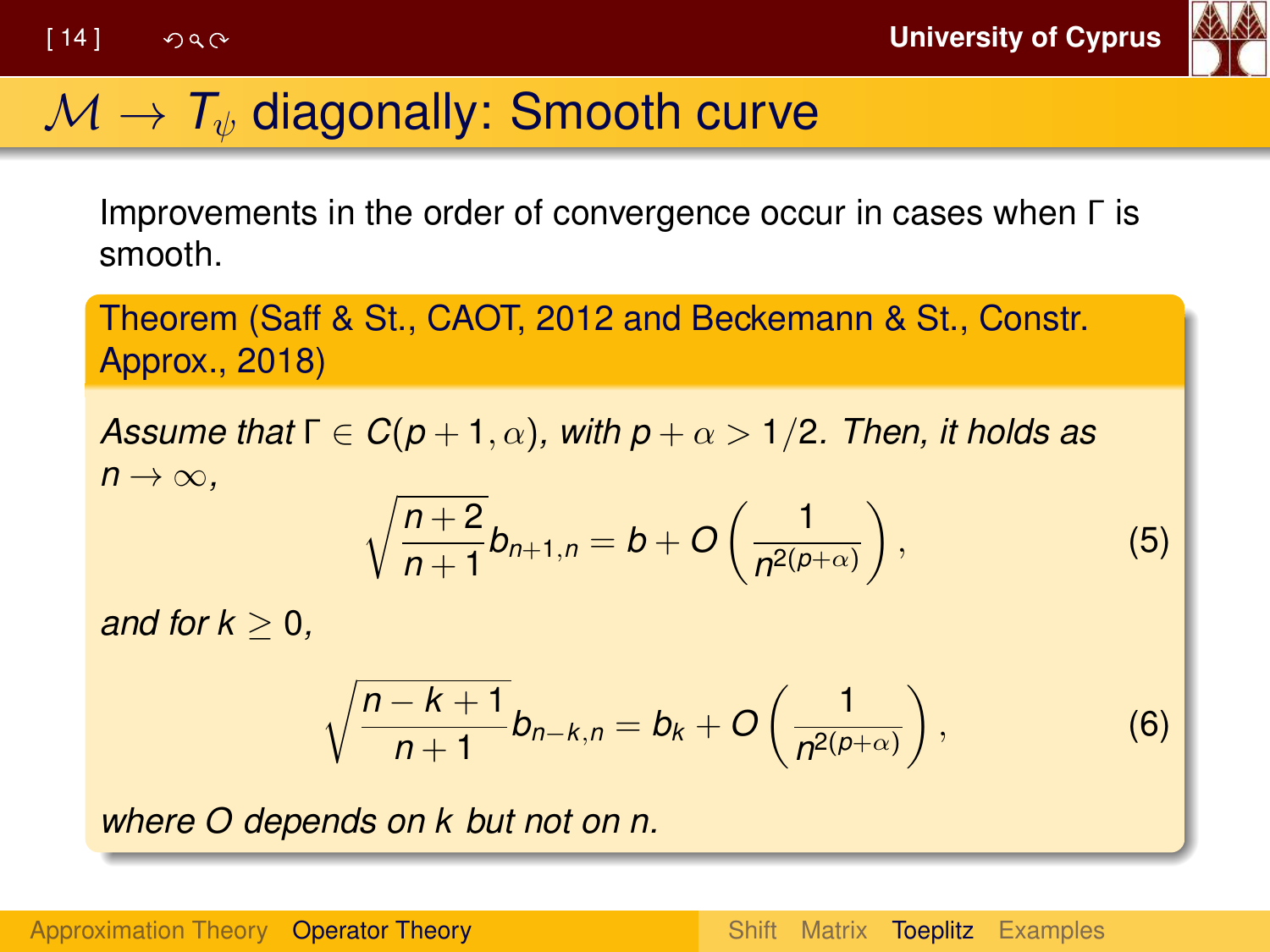

# $\mathcal{M} \to \mathcal{T}_{\psi}$  diagonally: Analytic curve

For the case of an analytic boundary Γ further improved asymptotic results can be obtained.

Theorem (Saff & St., CAOT, 2012 and Beckemann & St., Constr. Approx., 2018)

*Assume that the boundary* Γ *is analytic and let* ρ < 1 *be the smallest index for which* Φ *is conformal in the exterior of L*ρ*. Then, it holds as*  $n \rightarrow \infty$ .

$$
\sqrt{\frac{n+2}{n+1}}b_{n+1,n}=b+O(\rho^{2n}),
$$
\n(7)

*and for*  $k > 0$ *.* 

$$
\sqrt{\frac{n-k+1}{n+1}}b_{n-k,n}=b_k+O(\rho^{2n}),
$$
 (8)

*where O depends on k but not on n.*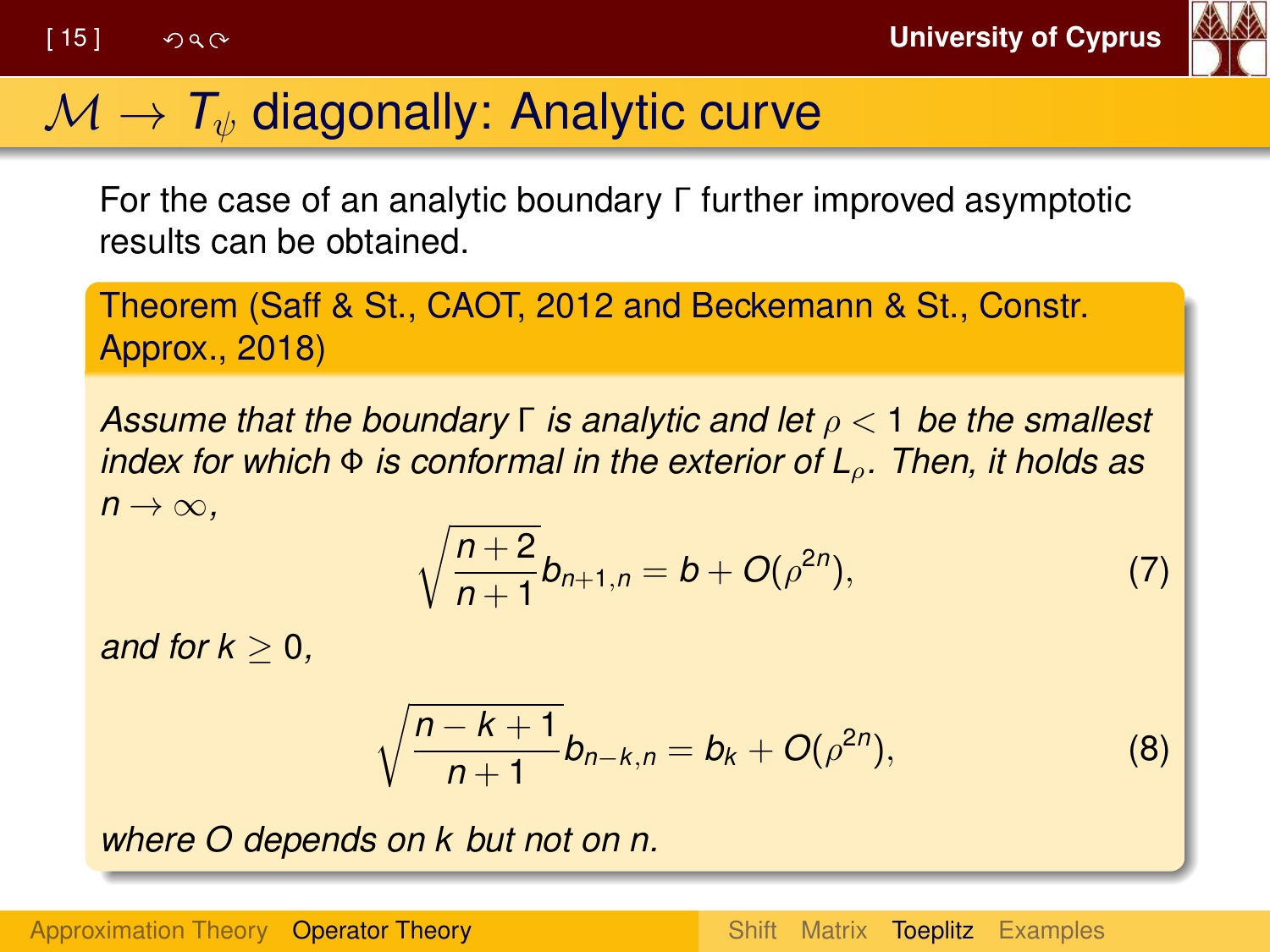

#### Is  $\mathcal{M} - \mathcal{T}_{\psi}$  compact?

#### **Corollarv**

*If the upper Hessenberg matrix* M *is banded, with constant* bandwidth, then  $\mathcal{M}-T_\psi$  defines a compact operator on  $l^2(\mathbb{N})$ .

Theorem (Putinar & St, CAOT, 2007)

*If the Bergman polynomials* {*pn*} *satisfy a 3-term recurrence relation, then*  $\Gamma = \partial G$  *is an ellipse.* 

Theorem (Khavinson & St, Springer, 2009 (St, CRAS, 2010))

*Assume that:*

(i)  $\Gamma = \partial G$  is  $C^2$  continuous (piecewise analytic without cusps).

(ii) *The Bergman polynomials* {*pn*}<sup>∞</sup> *n*=0 *satisfy an m* + 1*-term recurrence relation, with some m* ≥ 2*.*

*Then m* = 2 *and* Γ *is an ellipse.*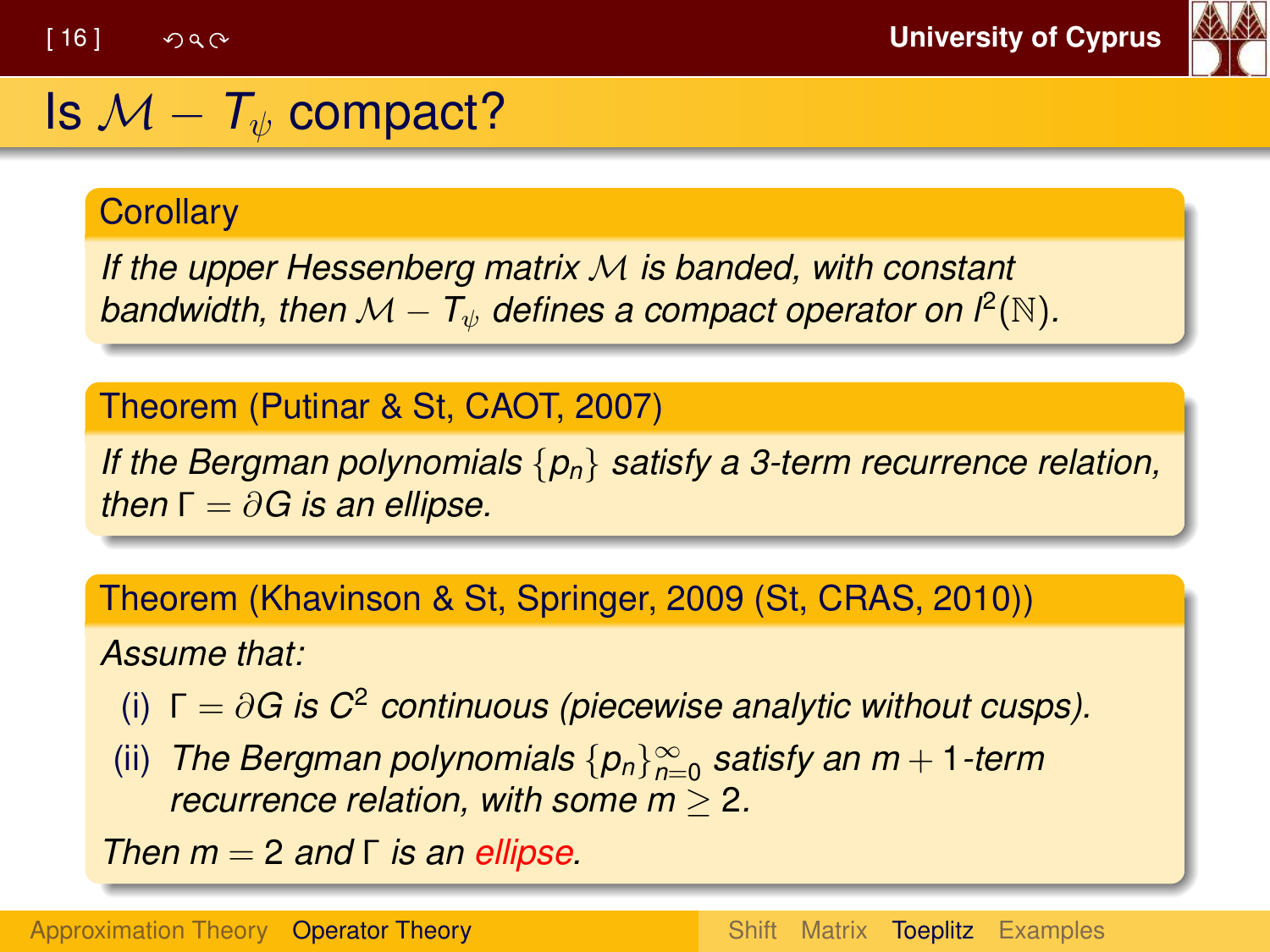

# <span id="page-16-0"></span>Example: *G* is a 3-cusped hypocycloid



Note that  $\text{supp}(\mu_{\Gamma}) = \Gamma$  and recall  $\sigma_{\text{ess}}(\mathcal{M}) = \Gamma = \sigma_{\text{ess}}(\mathcal{T}_{\Psi})$ .

• Levin, Saff & St., Constr. Approx. (2003):

$$
\boxed{\nu(p_n) \stackrel{*}{\longrightarrow} \mu_{\Gamma}, \quad n \to \infty, \ n \in \mathcal{N}}, \quad \mathcal{N} \subset \mathbb{N}.
$$

• He & Saff, JAT (1994):

$$
\sigma(\mathcal{T}_n) \subset [0,1.5] \cup [0,1.5e^{j2\pi/3}] \cup [0,1.5e^{j4\pi/3}].
$$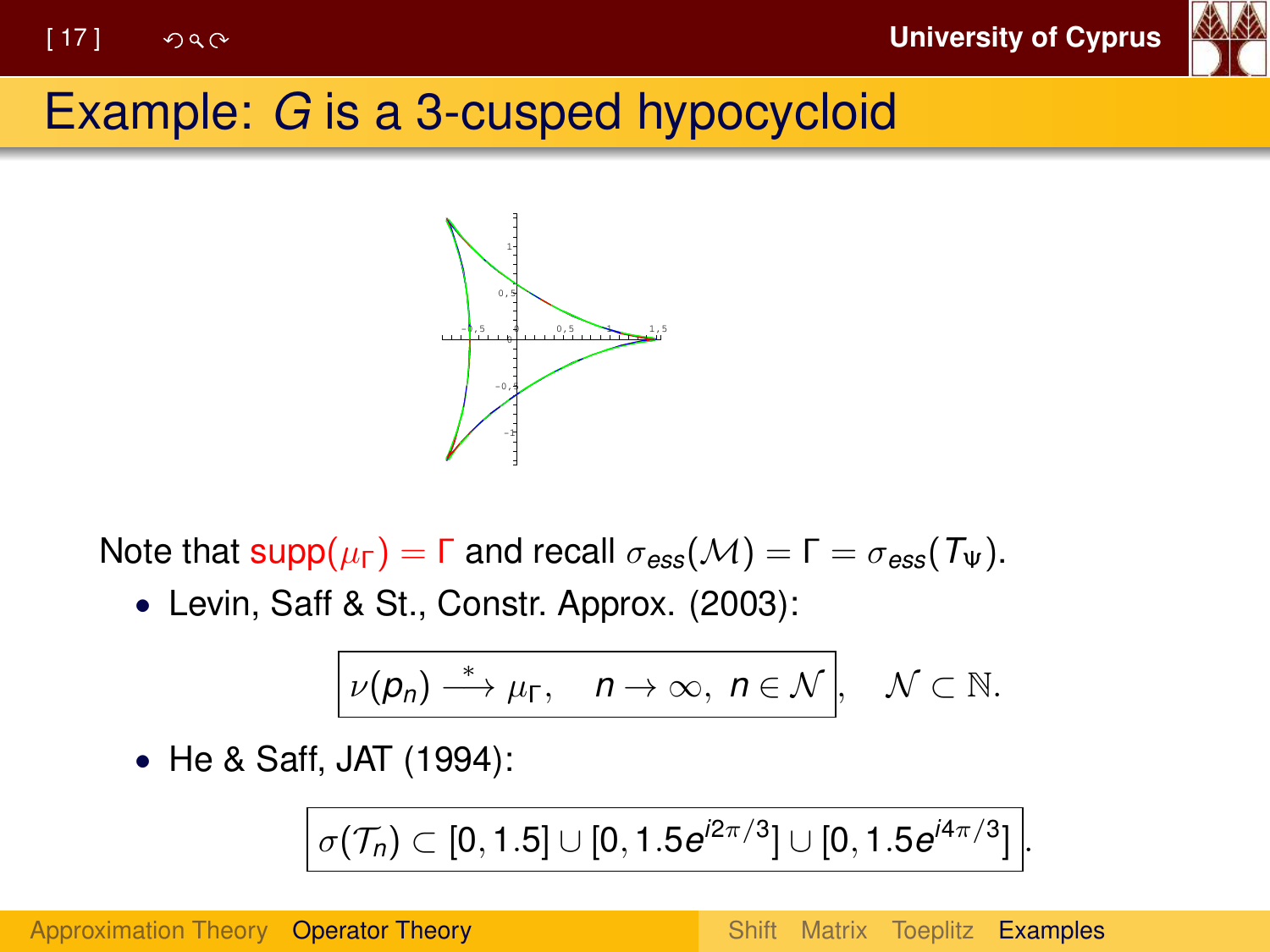[ 18 ] **University of Cyprus**



#### Example: *G* is the square



$$
\sigma_{\text{ess}}(\mathcal{M}) = \Gamma = \sigma_{\text{ess}}(T_\Psi).
$$

• Maymeskul & Saff, JAT (2003):

 $\big\vert\, \sigma({\cal M}_n) \subset \text{the two diagonals} \,\big\vert$ 

• Kuijlaars & Saff, Math. Proc. Cambrigde Phil. Soc. (1995):

$$
\nu(G_n) \stackrel{*}{\longrightarrow} \mu_{\Gamma}, \quad n \to \infty, \ n \in \mathcal{N}, \quad \mathcal{N} \subset \mathbb{N}
$$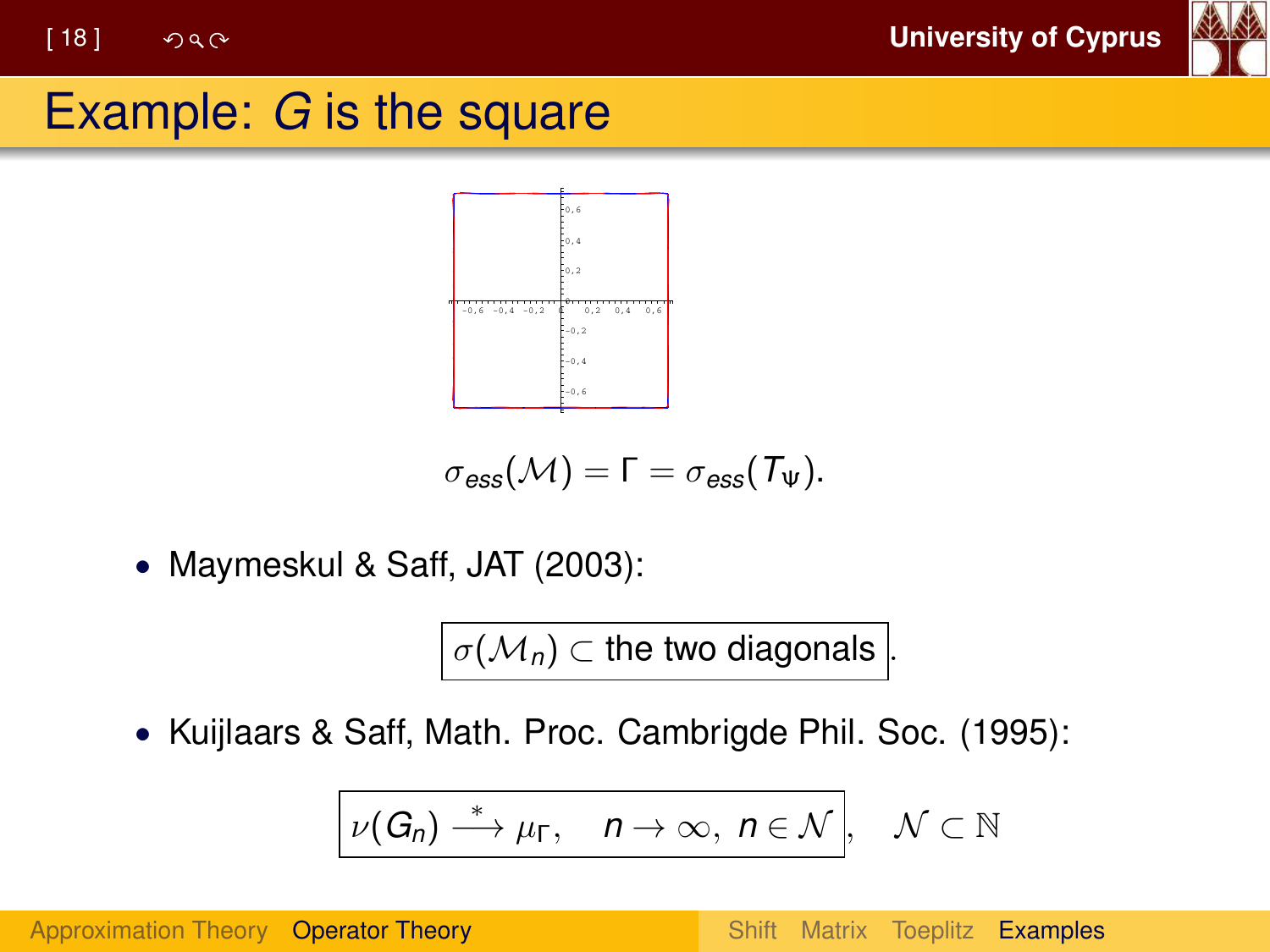

### Example: *G* is the canonical pentagon



Levin, Saff & St., Constr. Approx. (2003):

$$
\boxed{\nu(p_n) \stackrel{*}{\longrightarrow} \mu_{\Gamma}, \quad n \to \infty, \ n \in \mathcal{N}}, \quad \mathcal{N} \subset \mathbb{N}
$$

Kuijlaars & Saff, Math. Proc. Cambrigde Phil. Soc. (1995):

$$
\nu(G_n) \stackrel{*}{\longrightarrow} \mu_{\Gamma}, \quad n \to \infty, \ n \in \mathcal{N}, \quad \mathcal{N} \subset \mathbb{N}
$$